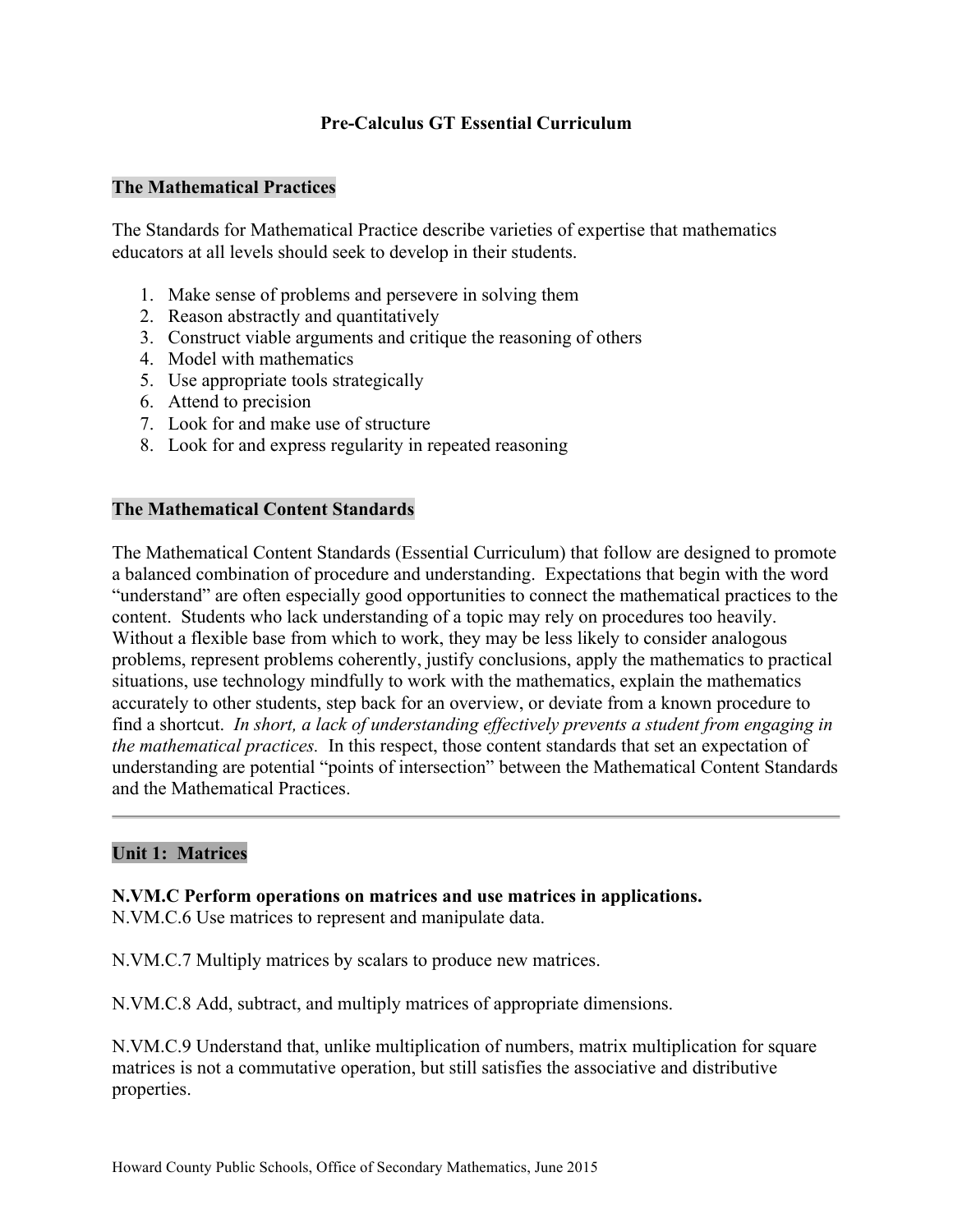N.VM.C.12 Work with  $2 \times 2$  matrices as a transformations of the plane, and interpret the absolute value of the determinant in terms of area.

## **PC.M.A Apply understanding of matrices to systems of equations.**

PC.M.A.1 Find determinants of matrices and use the determinant to determine whether the matrix has a multiplicative inverse.

# **A.REI.C Solve systems of equations.**

A.REI.C.8 Represent systems of linear equations, presented in real world contexts, as a single matrix equation.

A.REI.C.9 Find the inverse of a matrix if it exists and use it to solve systems of linear equations (using technology for matrices of dimension 3x3 or greater).

# **Unit 2: Trigonometry**

## **Part I: Circular Functions**

## **PC.T.A Define and evaluate circular functions.**

PC.T.A.1 Define and evaluate the six trigonometric functions of an angle given a point on its terminal side. Use inverse functions to find angle measures.

PC.T.A.2 Find and state the six trigonometric functions of special and quadrantal angles.

PC.T.A.3 Find the radian measure of an angle when the circular function value is given.

PC.T.A.4 Evaluate the composition of trigonometric functions with inverses.

PC.T.A.5 Solve real-world problems involving arc length, linear and angular speed, and uniform circular motion. Use co-terminal angles for problems involving multiple revolutions.

## **Part II: Modeling with Graphs of Circular Functions**

## **PC.T.B Use circular functions to model real-world functions.**

PC.T.B.6 Graph trigonometric functions represented symbolically and show key features of the graph, including domain, range, amplitude, period, midline, and phase shift. Identify transformations from the parent function.

PC.T.B.7 Write a trigonometric function that models a graph of a trigonometric function and/or describes a relationship between two quantities.

PC.T.B.8 Use trigonometric functions to solve real-world problems. Find solutions by evaluating the function and graphing to approximate values.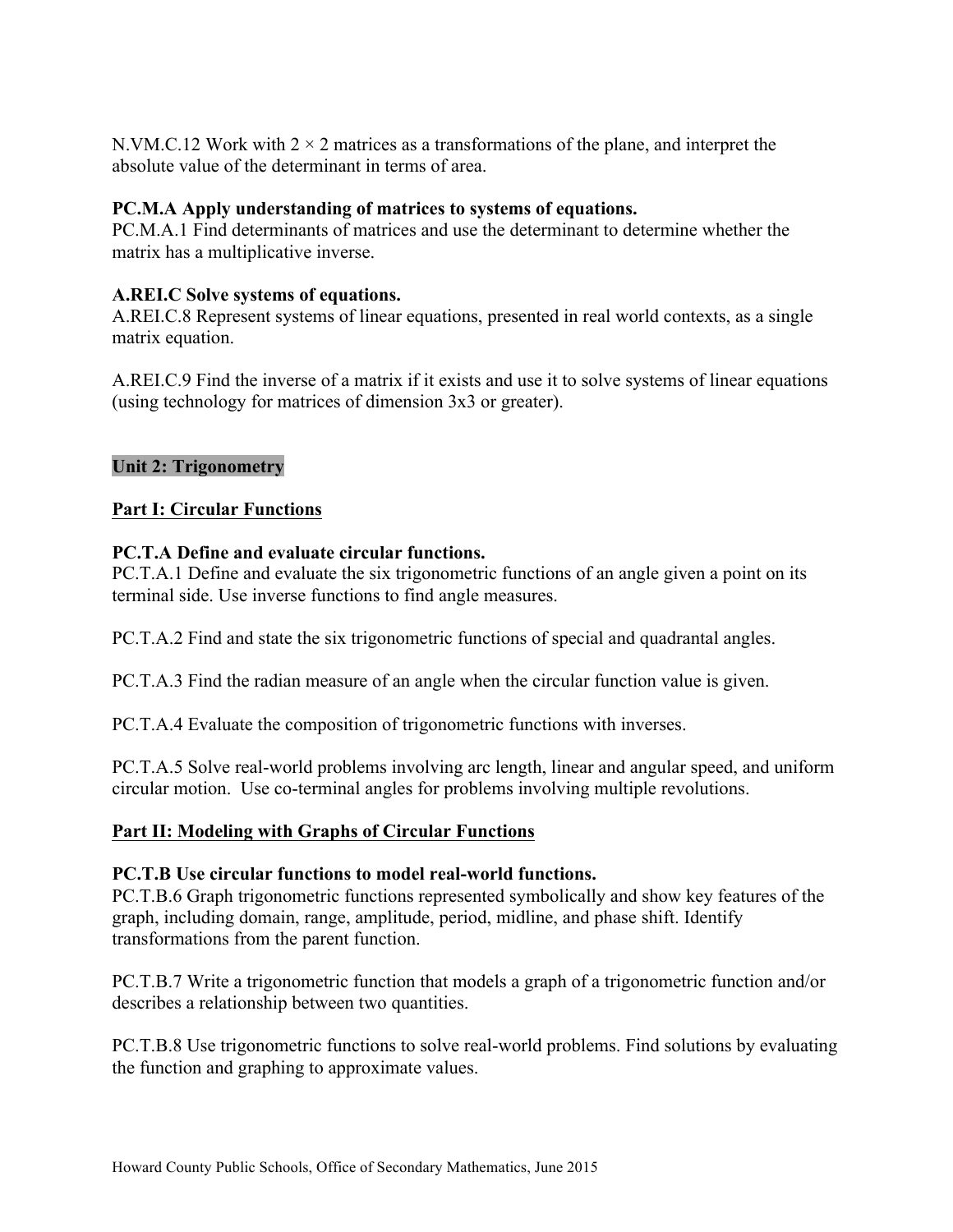PC.T.B.9 Graph the inverse trigonometric functions and identify key features of the graph. Compare graphs the trigonometric functions and inverse trigonometric functions.

# **Part III: Applying Trigonometry to Solve Equations**

#### **PC.T.C Prove trigonometric identities in order to solve trigonometric equations.**

PC.T.C.10 Prove trigonometric identities using a variety of strategies and verify identities graphically. (Identities include Pythagorean identities and the even and odd identities.)

PC.T.C.11 Use sum and difference formulas, double-angle and half-angle identities to simplify, verify, and solve expressions and equations involving sine, cosine, and tangent.

PC.T.C.12 Solve trigonometric equations and inequalities algebraically and graphically, including quadratic form.

## **Unit 3: Vectors and Parametrics**

## **N.VM.A Represent and model with vector quantities.**

N.VM.A.1 Recognize geometric vector quantities as having both magnitude and direction. Represent vector quantities by directed line segments, and use appropriate symbols for vectors and their magnitudes (e.g., v, |v|, ||v||, v). Combine geometric vectors to determine the magnitude of the resultant vector.

N.VM.A.3 Use geometric vectors to solve problems involving velocity and other quantities that can be represented by vectors. (Applications may include velocity, force, air navigation)

N.VM.A.2 Find the components of an algebraic vector by subtracting the coordinates of an initial point from the coordinates of a terminal point.

#### **PC.VP.A. Perform operations with algebraic vectors.**

PC.VP.A.1 Perform operations with algebraic vectors, including scalar multiplication, addition, subtraction, and finding the dot product.

PC.VP.A.2 Use vector operations to determine if vectors are parallel or orthogonal (perpendicular). Find the angle between vectors.

## **N.VM.C Perform operations on matrices and use matrices in applications.**

N.VM.C.11 Multiply a vector (regarded as a matrix with one column) by a matrix of suitable dimensions to produce another vector. Work with matrices as transformations of vectors.

## **PC.VP.B Work with parametric equations.**

PC.VP.B.3 Find a parametrization of a given equation.

PC.VP.B.4 Graph parametric equations and make comparisons to the equivalent Cartesian equations.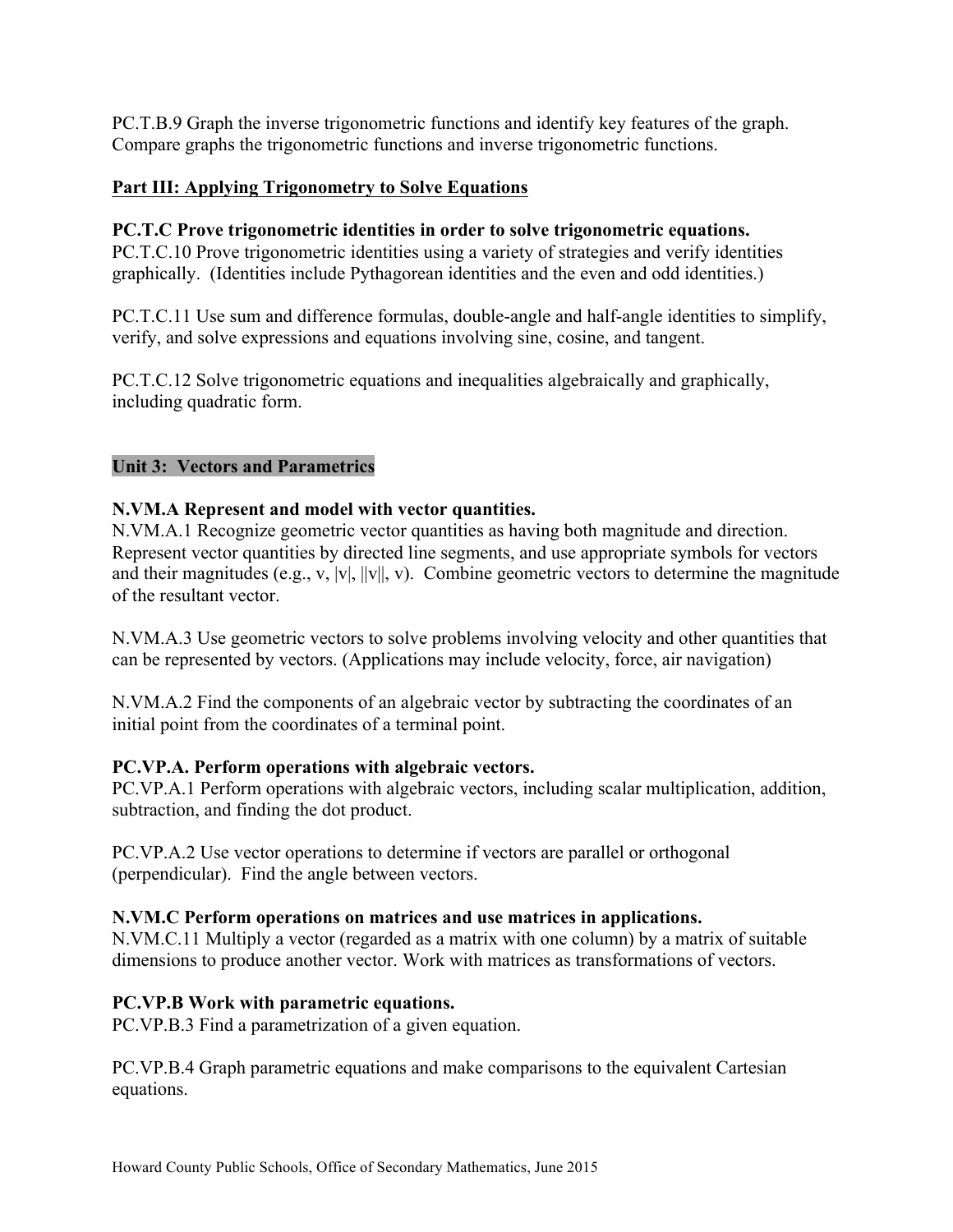PC.VP.B.5 Use parametric equations to solve motion problems.

# **Unit 4: Complex Numbers and Polar Equations**

## **N.CN.B Represent complex numbers and their operations on the complex plane.**

N.CN.B.4 Represent complex numbers on the complex plane in rectangular and polar form (including real and imaginary numbers), and explain why the rectangular and polar forms of a given complex number represent the same number. Find the trigonometric form of complex numbers.

N.CN.B.5 Represent addition, subtraction, multiplication, and conjugation of complex numbers geometrically on the complex plane; use properties of this representation for computation.

#### **PC.CP.A Represent functions as polar equations.**

PC.CP.A.1 Convert between Cartesian coordinates and polar coordinates.

PC.CP.A.2 Graph polar equations and convert between rectangular and polar forms.

PC.CP.A.3 Perform operations on complex numbers in trigonometric form, including multiplying and dividing complex numbers and applying DeMoivre's theorem.

PC.CP.A.4 Graph polar equations using parametric form.

#### **Unit 5: Analytic Geometry**

**PC.AG.A Translate between the geometric description and the equation for a conic section.** PC.AG.A.1 Derive and write the equations for the conic sections (circle, parabola, ellipse, and hyperbola) given the focus/foci and directrix.

PC.AG.A.2 Analyze and sketch the graphs of the conic sections.

PC.AG.A.3 Write the equation of a translated conic section and sketch the graph.

PC.AG.A.4 Use conic sections to model and solve real-world problems.

#### **Unit 6: Series**

**PC.S.A Analyze and apply series to solve real-world and mathematical problems.** PC.S.A.1 Determine whether a sequence converges or diverges.

PC.S.A.2 Find the partial sum of an arithmetic or geometric series.